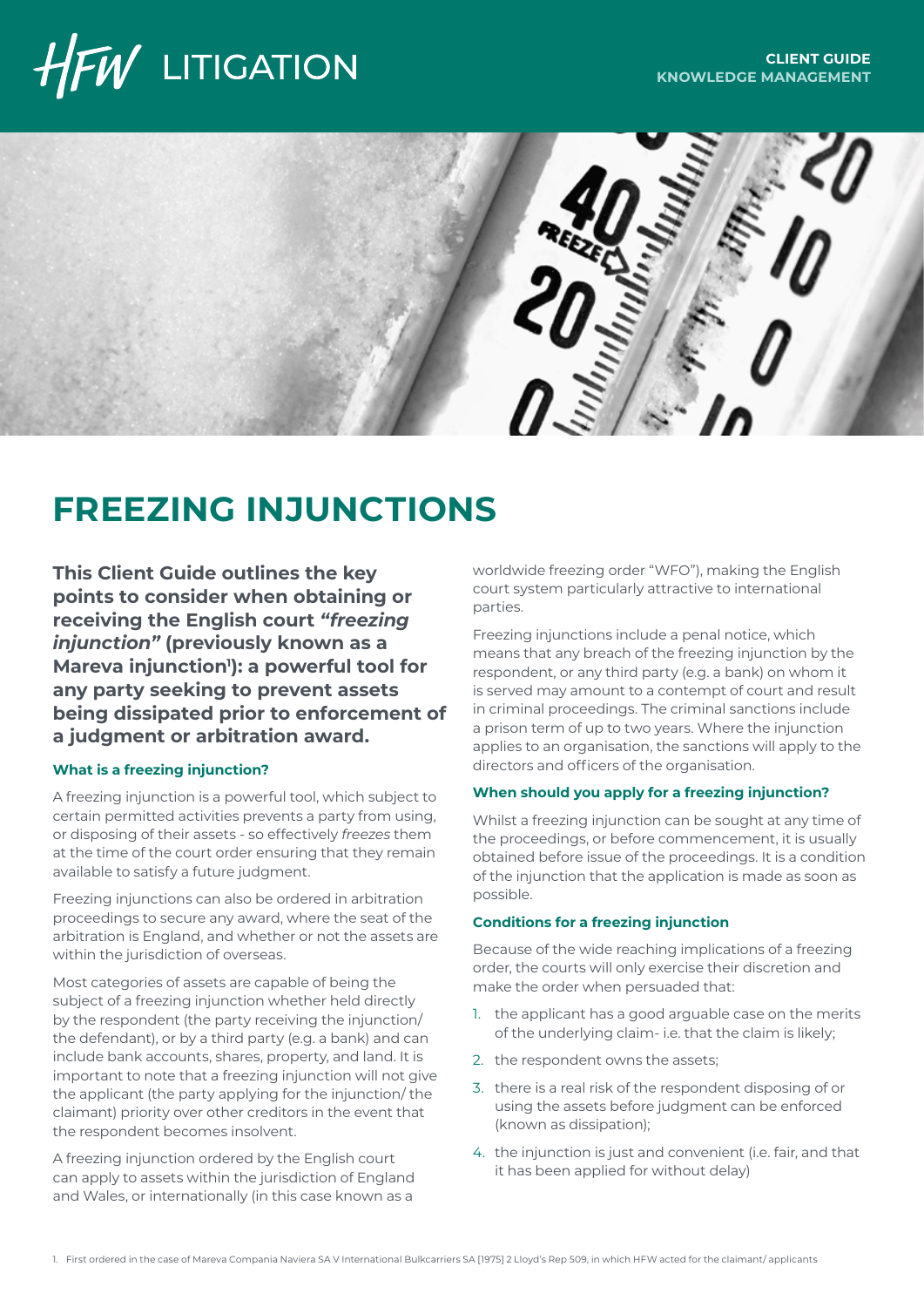**"It is crucial that you carefully check the terms of the injunction, to determine whether it is applicable to you, to determine which assets may be frozen, but also to understand what it prevents you from doing."** 

## **Key considerations when seeking a freezing injunction**

**Suitability.** Is a freezing injunction appropriate for your circumstances? This is a heavy-handed course of action and needs to be properly justified. Therefore, the potential benefits of a freezing injunction need to be assessed against other types of remedies which may be available.

**Are there sufficient assets?** It is not only essential to ensure that it is worth the time and costs involved, but there need to be sufficient assets over which the injunction can be applied.

**Scope.** A freezing injunction can be limited to the value of the claim (including costs and interests), or it can be a general order attached to all of the respondent's assets; or set against identified assets. The order may apply to assets within the jurisdiction of England and Wales, or to assets in other jurisdictions, or even worldwide.

**Enforcing the injunction.** If a WFO, local legal advice on enforcement should be obtained.

**Time and cost.** Applying for a freezing injunction involves significant investments of time, usually over a very short period of time, and is therefore significant in terms of legal costs.

## **Undertakings required to be given by the applicant.**

- **•** An undertaking to the court to pay any costs incurred by third parties e.g. a bank's costs of complying with the injunction...
- **•** An undertaking in damages (known as a crossundertaking) to the court, which will provide the respondent with compensation for any losses arising from the freezing injunction, in the event that the court finds that the applicant was not entitled to the injunction. This creates a potentially significant exposure for the applicant.

## **What to do if served with a freezing injunction:**

- **•** Immediately forward to your in-house or external counsel.
- **•** It is crucial that you carefully check the terms of the injunction, to determine whether it is applicable to you, to determine which assets may be frozen, but also to understand what it prevents you from doing. This is due to the fact that freezing injunctions are rigorously enforced and any failure to comply with the terms of the injunction may be a contempt of court leading to strict penalties, including: a fine, seizure of assets and even a prison sentence of up to two years'.
- **•** If the respondent, comply with the deadline for providing evidence of your assets- your 'disclosure obligations', unless this will result in self-incrimination.
- **•** If the respondent, consider offering alternative security to the assets covered by the injunction, allowing the injunction to be cancelled.
- **•** If the respondent, consider discharging or varying the injunction, where:
	- the applicant has not shown a good arguable case;
	- the applicant's evidence has not shown the existence of sufficient assets within or outside of the jurisdiction;
	- a risk of dissipation has not been evidenced:
	- the applicant has failed to disclose all relevant documents or information;
	- the order is unnecessarily harsh; or
	- there was an excessive delay by the applicant.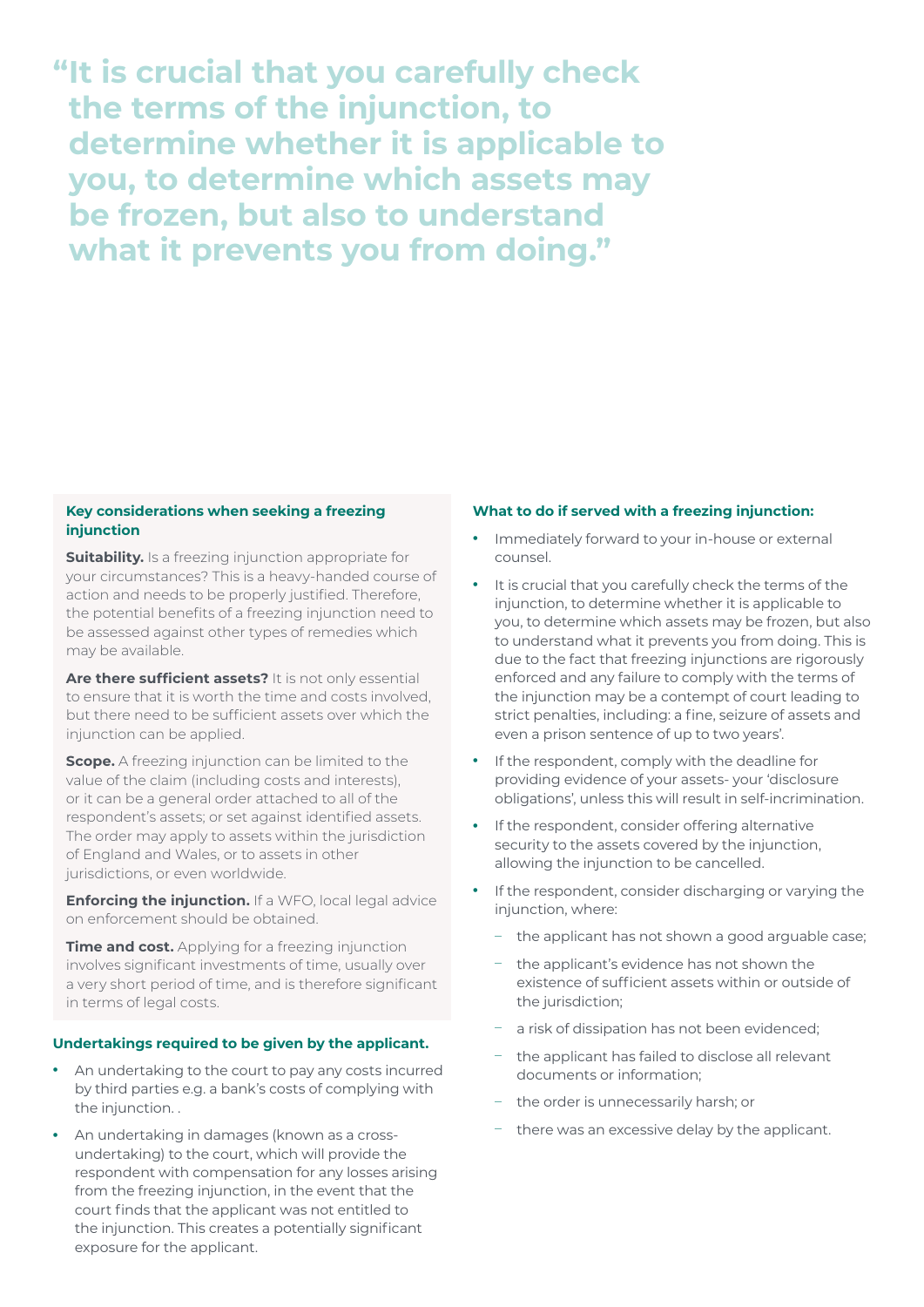## **Procedure for obtaining the injunction**



### **Planning**

Freezing injunctions are ordered by a judge at a court hearing, the "interim hearing" often at short notice, and without notice to the respondent (in order that they cannot dissipate their assets before service).

As the respondent is not present at the interim hearing, the applicant needs to disclose all relevant information to the court, including any unfavourable information. This is known as full and frank disclosure and is an ongoing requirement, meaning that any incorrect or missing information, which is later discovered must be disclosed.

## **Application and Hearing**

Evidence in support of an application is on oath by way of an affidavit. The affidavit should:

- **•** set out why the application meets the conditions for an injunction including the reasons of urgency;
- **•** be accurate and provide all the appropriate information and documents;
- **•** give undertakings to the court to pay the costs of and associated with the application and damages if it is subsequently established that the injunction should not have been granted.

Where the first hearing for a freezing injunction application is without notice to the defendant, an injunction will be temporarily made until the date of a second hearing, with the respondent present. This date is known as a return date and will usually be about a week after the first hearing.



### **Service**

Before a freezing injunction can be enforced, the application, evidence and a note of the hearing (if without notice) must be served on the respondent.

As is often the case where the injunction applies to assets held by a third party, e.g. a bank), the injunction should be served on the third party before being served on the respondent to prevent them from making a transfer of the funds.



## **Final Hearing**

A hearing is held after service of the documents on the respondent and gives the parties an opportunity to debate the fairness of the injunction.

After hearing the parties, the court will order the injunction to be continued, varied or discharged.

| <b>Advantages of freezing injunctions</b>                                                                                                                          | <b>Limitations of freezing injunctions</b>                                                                                                                              |
|--------------------------------------------------------------------------------------------------------------------------------------------------------------------|-------------------------------------------------------------------------------------------------------------------------------------------------------------------------|
| Preserve assets which can be used to enforce a<br>judgment<br>Potential to obtain a worldwide freezing injunction/<br>٠<br>order (WFO)                             | No security is granted over assets<br>No priority is given over the assets<br>International enforcement requires the injunction to<br>be recognised by the local court. |
| Forces the respondent to disclose details of their<br>٠<br>available assets<br>May lead to faster settlement of the dispute resulting<br>in time and cost savings. | The undertakings required by the applicant create a<br>significant risk in costs and damages.                                                                           |
|                                                                                                                                                                    |                                                                                                                                                                         |